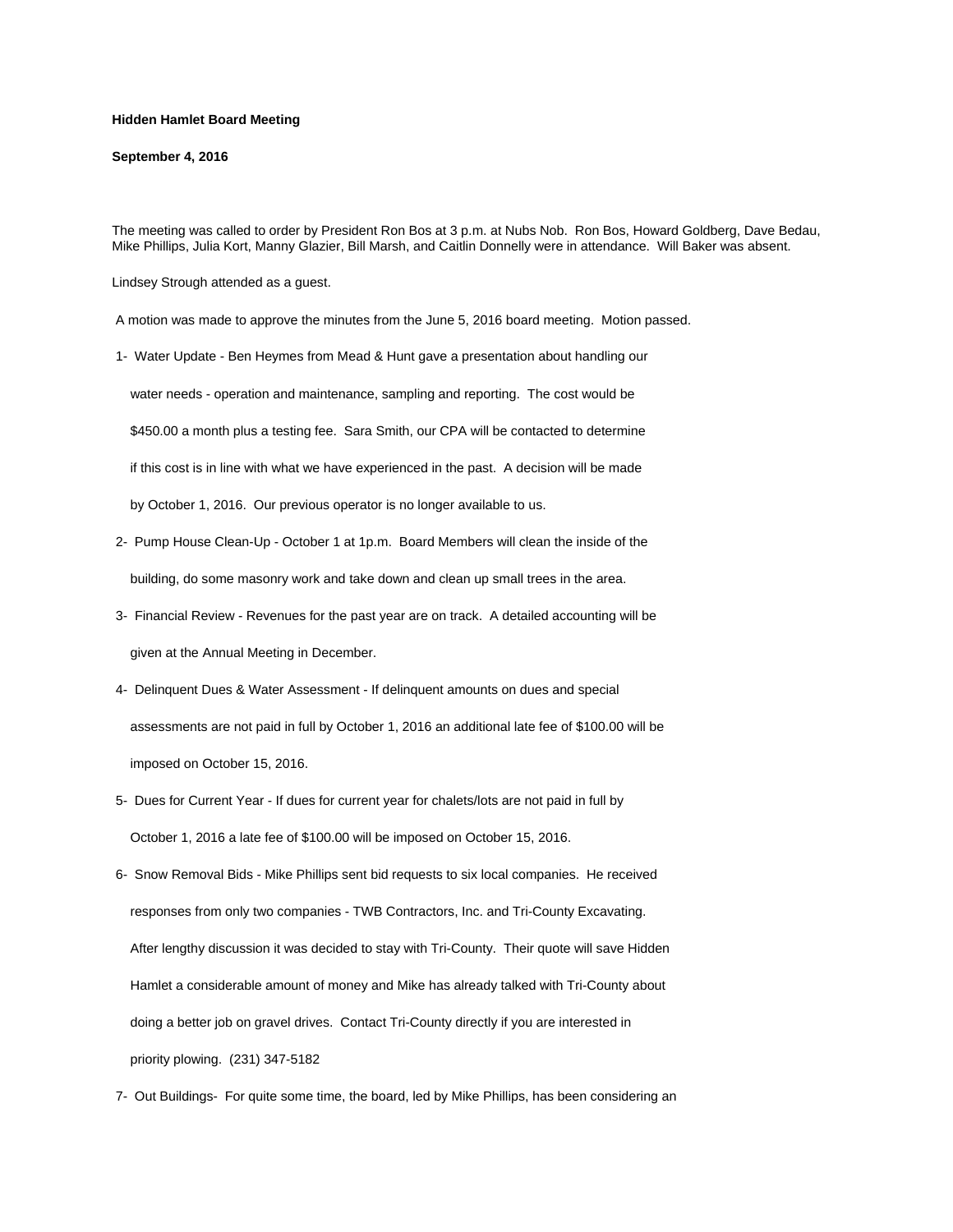amendment to the policy manual to allow accessory structures. Mike has made sure all of our requirements are in line with the Pleasantview Township requirements. To that end he has worked with Jack Sommerville, the Zoning Administrator for Pleasantview Township. The amendment is included at the end ofthis mailing. If you are considering availing yourself of this new policy change, please follow all procedures.

 8- Volunteers for the Board - Three Hidden Hamlet owners have expressed interested in joining the Board. They are Larry Saylor, Shawn Peralta and Lindsay Strough. We thank them for their interest. Nominations and voting will take place at the Annual Meeting in December.

9- Date for next Board Meeting - The next Board Meeting will be October 1, 2016

 10- Date for Annual Meeting - Nubs Nob will be contacted to determine the date for the Annual Meeting. It will most likely be either December 26 or December 27, 2016.

The meeting adjourned at 4:50 p.m.

Respectfully submitted,

Julia Kort

**Secretary** 

\*\*\*\*\*\*\*It was brought to my attention that some residents did not receive the invitation to the Annual Picnic. I have two e-mail lists and tried to send them both "BCC" so you wouldn't see a multitude of e-mail addresses. It seems one of the lists went through but the other one didn't. Going forward I will send both lists just regular and I do apologize to anyone who may have missed the picnic because of this snafu!\*\*\*\*\*\*\*

## **Accessory Structures**

Accessory structures such as storage sheds and storage buildings will be permitted within the association within requirements set forth in the Pleasantview Township ordinances, Hidden Hamlet's Architectural Control requirements, and the following Hidden Hamlet restrictions.